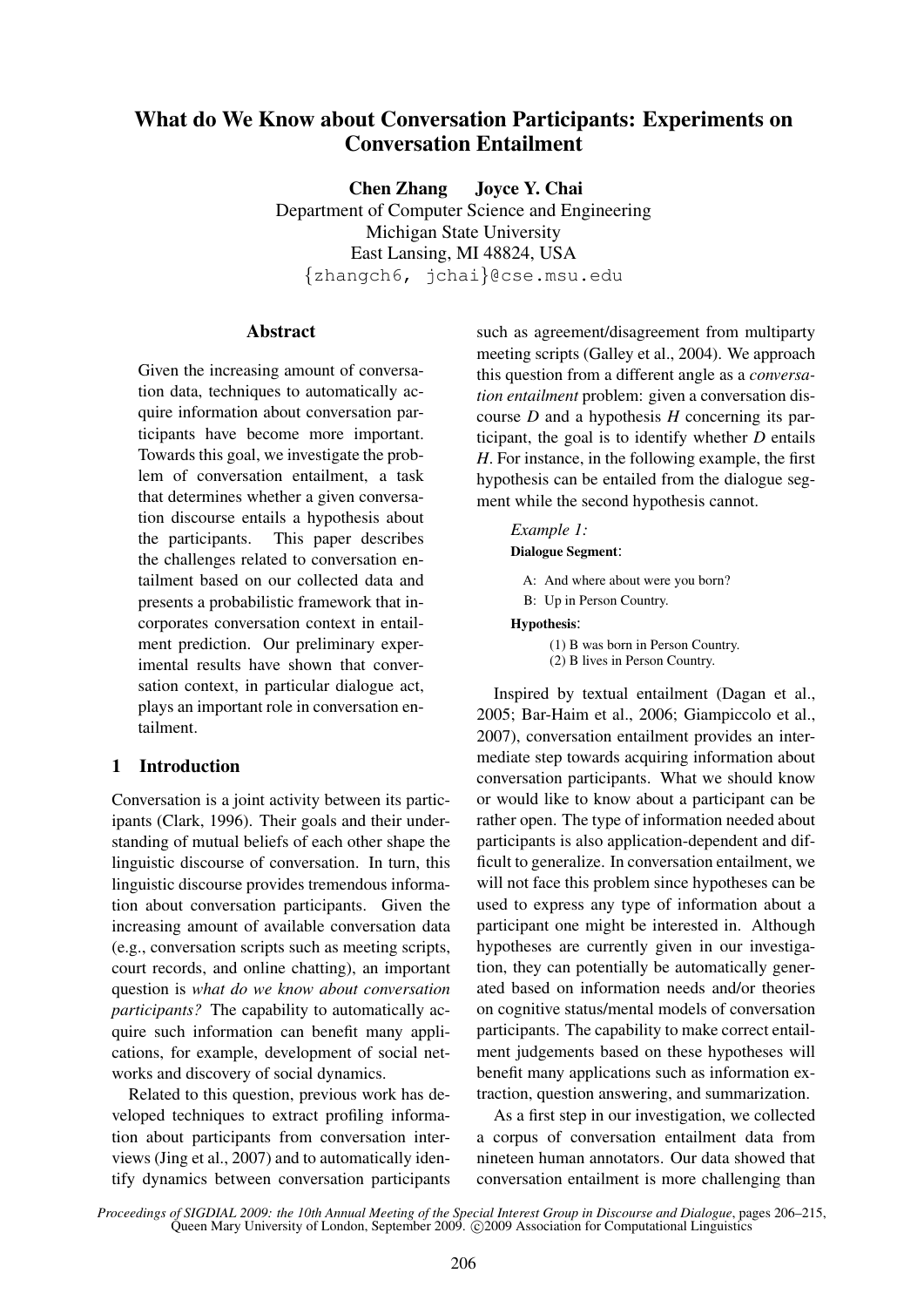the textual entailment task due to unique characteristics about conversation and conversational implicature. To predict entailment, we developed a probabilisitic framework that incorporates semantic representation of conversation context. Our preliminary experimental results have shown that conversation context, in particular dialogue acts, play an important role in conversation entailment.

## 2 Related Work

Recent work has applied different approaches to acquire information about conversation participants based on human-human conversation scripts, for example, to extract profiling information from conversation interviews (Jing et al., 2007) and to identify agreement/disagreement between participants from multiparty meeting scripts (Galley et al., 2004). In human-machine conversation, inference about conversation participants has been studied as a part of user modeling. For example, earlier work has investigated inference of user intention from utterances to control clarification dialogue (Horvitz and Paek, 2001) and recognition of user emotion and attitude from utterances for intelligent tutoring systems (Litman and Forbes-Riley, 2006). In contrast to previous work, we propose a new angle to address information acquisition about conversation participants, namely, through conversation entailment.

This work is inspired by a large body of recent work on textual entailment initiated by the PAS-CAL RTE Challenge (Dagan et al., 2005; Bar-Haim et al., 2006; Giampiccolo et al., 2007). Nevertheless, conversation discourse is very different from written monologue discourse. The conversation discourse is shaped by the goals of its participants and their mutual beliefs. The key distinctive features include turn-taking between participants, grounding between participants, and different linguistic phenomena of utterances (e.g., utterances in conversation tend to be shorter, with disfluency, and sometimes incomplete or ungrammatical). It is the goal of this paper to explore how techniques developed for textual entailment can be extended to address these unique behaviors in conversation entailment.

## 3 Experimental Data

The first step in our investigation is to collect entailment data to help us better understand the problem and facilitate algorithm development and evaluation.

## 3.1 Data Collection Procedure

We selected 50 dialogues from the Switchboard corpus (Godfrey and Holliman, 1997). In each of these dialogues, two participants discuss a topic of interest (e.g., sports activities, corporate culture, etc.). To focus our work on the entailment problem, we use the transcribed scripts of the dialogues in our experiments. We also make use of available annotations such as syntactic structures, disfluency markers, and dialogue acts.

We had 15 volunteer annotators read the selected dialogues and create hypotheses about participants. As a result, a total of 1096 entailment examples were created. Each example consists of a snippet from the dialogue (referred to as *dialogue segment* in the rest of this paper), a hypothesis statement, and a truth value indicating whether the hypothesis can be inferred from the snippet given the whole history of that dialogue session. During annotation, we asked the annotators to provide balanced examples for each dialogue. That is, roughly half of the hypotheses are truly entailed and half are not. Special attention was given to negative entailment examples. Since any arbitrary hypotheses that are completely irrelevant can be negative examples, a special criteria is enforced that any negative examples should have a majority word overlap with the snippet. In addition, inspired by previous work (Jing et al., 2007; Galley et al., 2004), we particularly asked annotators to provide hypotheses that address the profiling information of the participants, their opinions and desires, as well as the dynamic communicative relations between participants.

A recent study shows that for many NLP annotation tasks, the reliability of a small number of non-expert annotations is on par with that of an expert annotator (Snow et al., 2008). It also found that for tasks such as affection recognition, an average of four non-expert labels per item are capable of emulating expert-level label quality. Based on this finding, in our study the entailment judgement for each example was further independently annotated by four annotators (who were not the original contributors of the hypotheses). As a result, on average each entailment example (i.e., a pair of snippet and hypothesis) received five judgements.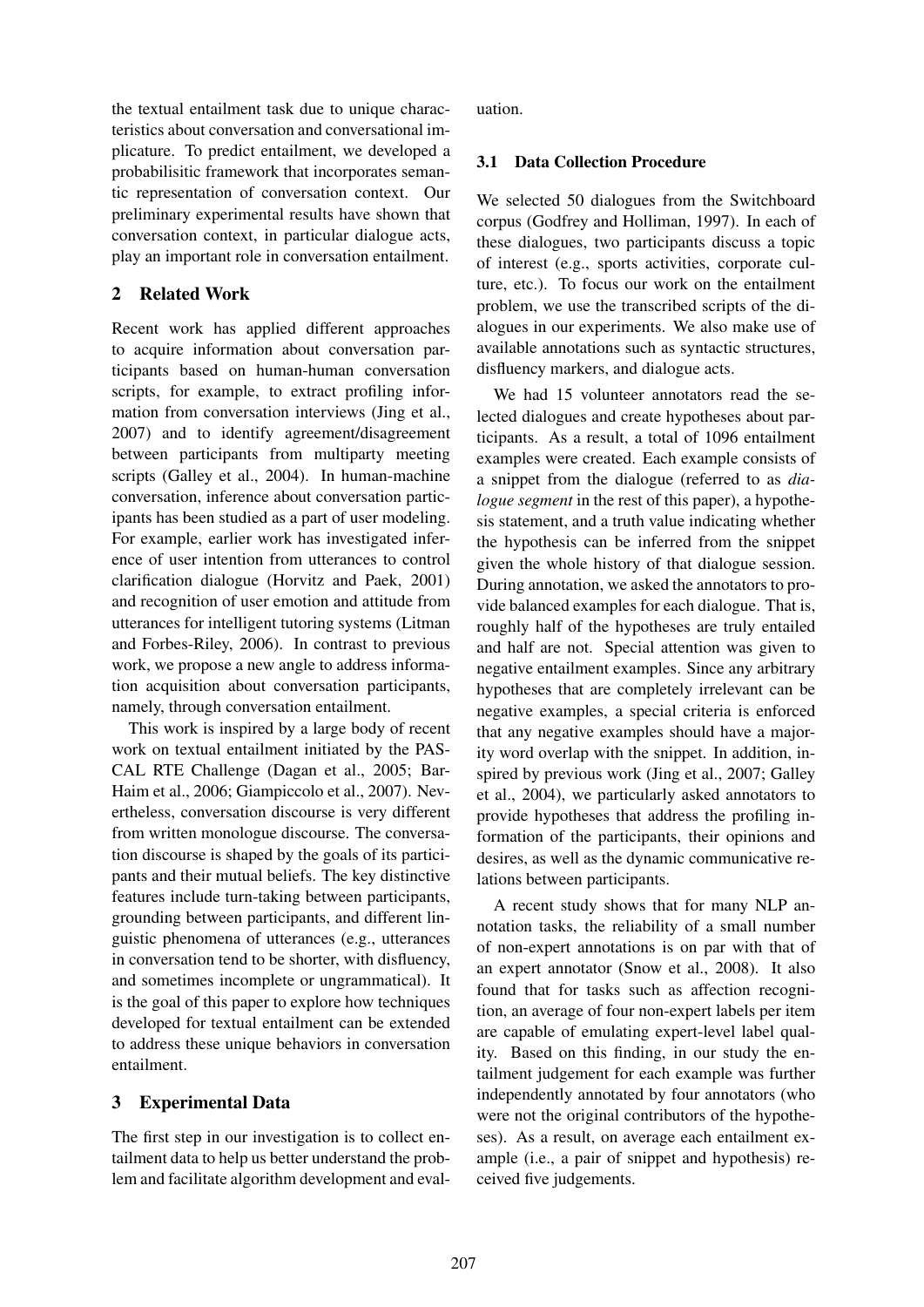

Figure 1: Agreement histogram of entailment judgements

### 3.2 Data and Examples

Figure 1 shows a histogram of the agreements of collected judgements. It indicates that conversation entailment is in fact a quite difficult task even for humans. Only 53% of all the examples (586 out of 1096) are agreed upon by all human annotators. The disagreement between users sometimes is caused by language ambiguity since conversation scripts are often short and without clear sentence boundaries. For example,

#### *Example 2:*

Dialogue Segment:

A: Margaret Thatcher was prime minister, uh, uh, in India, so many, uh, women are heads of state.

#### Hypothesis:

A believes that Margaret Thatcher was prime minister of India.

In the utterance of speaker  $A$ , the prepositional phrase *in India* is ambiguous because it can either be attached to the preceding sentence, which sufficiently entails the hypothesis; or it can be attached to the succeeding sentence, which leaves it unclear which country A believes Margaret Thatcher was prime minister of.

Difference in recognition and handling of conversational implicature is another issue that led to disagreement among annotators. For example:

## *Example 3:*

#### Dialogue Segment:

A: Um, I had a friend who had fixed some, uh, chili, buffalo chili and, about a week before we went to see the movie.

### Hypothesis:

A ate some buffalo chili.

#### *Example 4:*

Dialogue Segment:

B: Um, I've visited the Wyoming area. I'm not sure exactly where *Dances with Wolves* was filmed.

#### Hypothesis:

B thinks *Dances with Wolves* was filmed in Wyoming.

In the first example, a listener could assume that A follows the maxim of relevance. Therefore, a natural inference that makes "fixing of buffalo chili" relevant is that  $A$  ate the buffalo chili. Similarly, in the second example, the speaker  $A$  mentions a visit to Wyoming, which can be considered relevant to the filming place of DANCES WITH WOLVES. Some annotators recognized such relevance and some did not.

Given the discrepencies between annotators, we selected 875 examples which have at least 75% agreement among the judgements in our current investigation. We further selected one-third of this data (291 examples) as our development data. The experiments reported in Section 5 are based on this development set.

#### 3.3 Types of Hypotheses

The hypotheses collected from our study can be categorzied into the following four types:

Fact. Facts about the participants. This includes: (1) profiling information about individual participants (e.g., occupation, birth place, etc.); (2) activities associated with individual participants (e.g., A bikes to work everyday); and (3) social relations between participants (e.g., A and B are coworkers, A and B went to college together).

Belief. Participants' beliefs and opinions about the physical world. Any statement about the physical world in fact is a belief of the speaker. Technically, the state of the physical world that involves the speaker him/herself is also a type of belief. However, here we assume a statement about oneself is true and is considered as a *fact*.

Desire. Participants' desire of certain actions or outcomes (e.g., A wants to find a university job). These desires represent the states of the world the participant finds pleasant (although they could be conflicting to each other).

Intent. Participants' deliberated intent, in particular communicative intention which captures the intent from one participant on the other participant such as whether A agrees/disagrees with B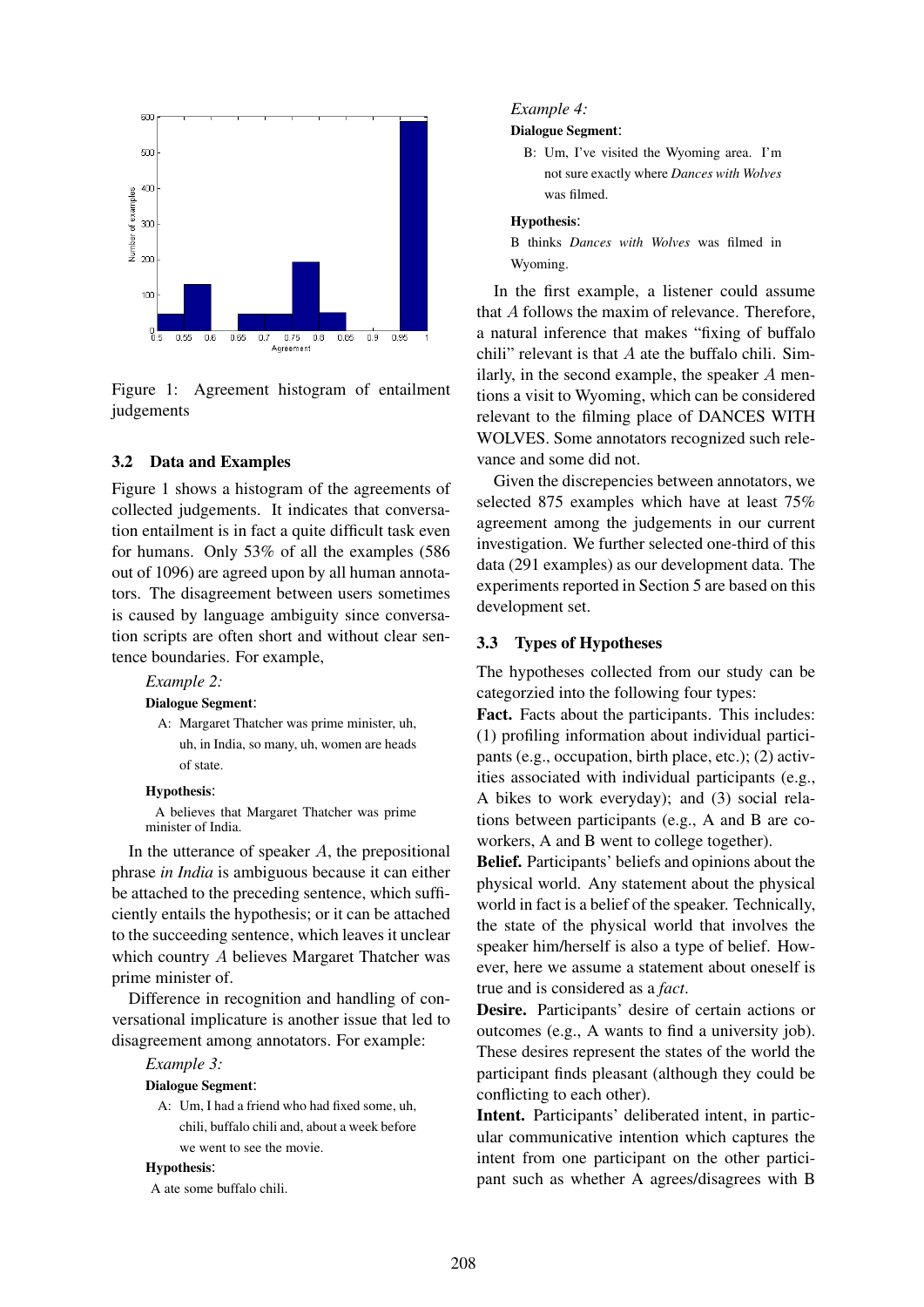on some issue, whether A intends to convince B on something, etc.

Most of these types are motivated by the Belief-Desire-Intention (BDI) model, which represents key mental states and reflects the *thoughts* of a conversation participant. *Desire* is different from *intention*. The former arises subconsciously and the latter arise from rational deliberation that takes into consideration desires and beliefs (Allen, 1995). The *fact* type represents the facts about a participant. Both thoughts and facts are critical to characterize a participant and thus important to serve many other downstream applications. The above four types account for 47.1%, 34.0%, 10.7%, and 8.2% of our development set respectively.

## 4 A Probabilistic Framework

Following previous work (Haghighi et al., 2005; de Salvo Braz et al., 2005; MacCartney et al., 2006), we approach conversation entailment using a probabilistic framework. To predict whether a hypothesis statement  $H$  can be inferred from a dialogue segment  $D$ , we estimate the probability

$$
P(D \vDash H | D, H)
$$

Suppose we have a representation of a dialogue segment D in m clauses  $d_1, \ldots, d_m$  and a representation of the hypothesis  $H$  in  $n$  clauses  $h_1, \ldots, h_n$ . Since a hypothesis is the conjunction of the decomposed clauses, whether it can be inferred from a segment is equivalent to whether all of its clauses can be inferred from the segment. We further simplify the problem by assuming that whether a clause is entailed from a dialogue segment is conditionally independent from other clauses. Note that this conditional independence assumption is an over-simplification, but it gets things started. Therefore:

$$
P(D \models H|D, H)
$$
  
=  $P(d_1 ... d_m \models h_1 ... h_n | d_1, ..., d_m, h_1, ..., h_n)$   
=  $P(D \models h_1, ..., D \models h_n | D, h_1, ..., h_n)$   
=  $\prod_{j=1}^n P(D \models h_j | D = d_1 ... d_m, h_j)$   
=  $\prod_{j=1}^n P(d_1 ... d_m \models h_j | d_1, ..., d_m, h_j)$  (1)

If this likelihood is above a certain threshold (e.g., 0.5 in our experiments), then  $H$  is considered as a true entailment from D.

Given this framework, two important questions are: (1) how to represent and automatically create the clauses from each pair of dialogue segment and hypothesis; and (2) how to estimate probabilities as shown in Equation 1?

### 4.1 Clause Representation

Our clause representation is inspired by previous work on textual entailment (Dagan et al., 2005; Bar-Haim et al., 2006; Giampiccolo et al., 2007). Clause representation has several advantages. First, it can be acquired automatically from a parse tree (e.g., dependency parser). Second, it can be used to facilitate both logic-based reasoning as in (Tatu and Moldovan, 2005; Bos and Markert, 2005; Raina et al., 2005) or probabilistic reasoning as in (Haghighi et al., 2005; de Salvo Braz et al., 2005; MacCartney et al., 2006). The key difference between our work and previous work on textual entailment is the representation of conversation discourse, which has not been considered in previous work but is important for conversation entailment, as we will see later.

More specifically, a clause is made up by two components: Term and Predicate.

Term: A term can be an *entity* or an *event*. An *entity* refers to a person, a place, an organization, or other real world entities. This follows the concept of *mention* in the Automatic Content Extraction (ACE) evaluation (Doddington et al., 2004). An *event* refers to an action or an activity. For example, from the sentence "John married Eva in 1940" we can identify an event of marriage. Following the neo-Davidsonian representation (Parsons, 1990), all the events are reified as terms in our representation.

Predicate: A predicate represents either a *property* (i.e., unary) for a term or a *relation* (i.e., binary) between two terms. For example, an entity *company* has a property of *Russian* as in the phrase  $n_i$ "a Russian company" (i.e.,  $Russian(company)$ ). An event *visit* has a property of *recently* (i.e.,  $recently(visit)$ ) as in the phrase "visit Brazil recently". From the phrase "Prime Minister recently visited Brazil", there are binary relations: *Prime Minister* is the subject of the event *visit* (i.e.,  $subj(visit, Prime Minister)$  and *Brazil* is the object of the *visit* (i.e., obj(visit, Brazil)).

This representation is a direct conversion from the dependency structure and can be used to represent the semantics of utterances in the dialogue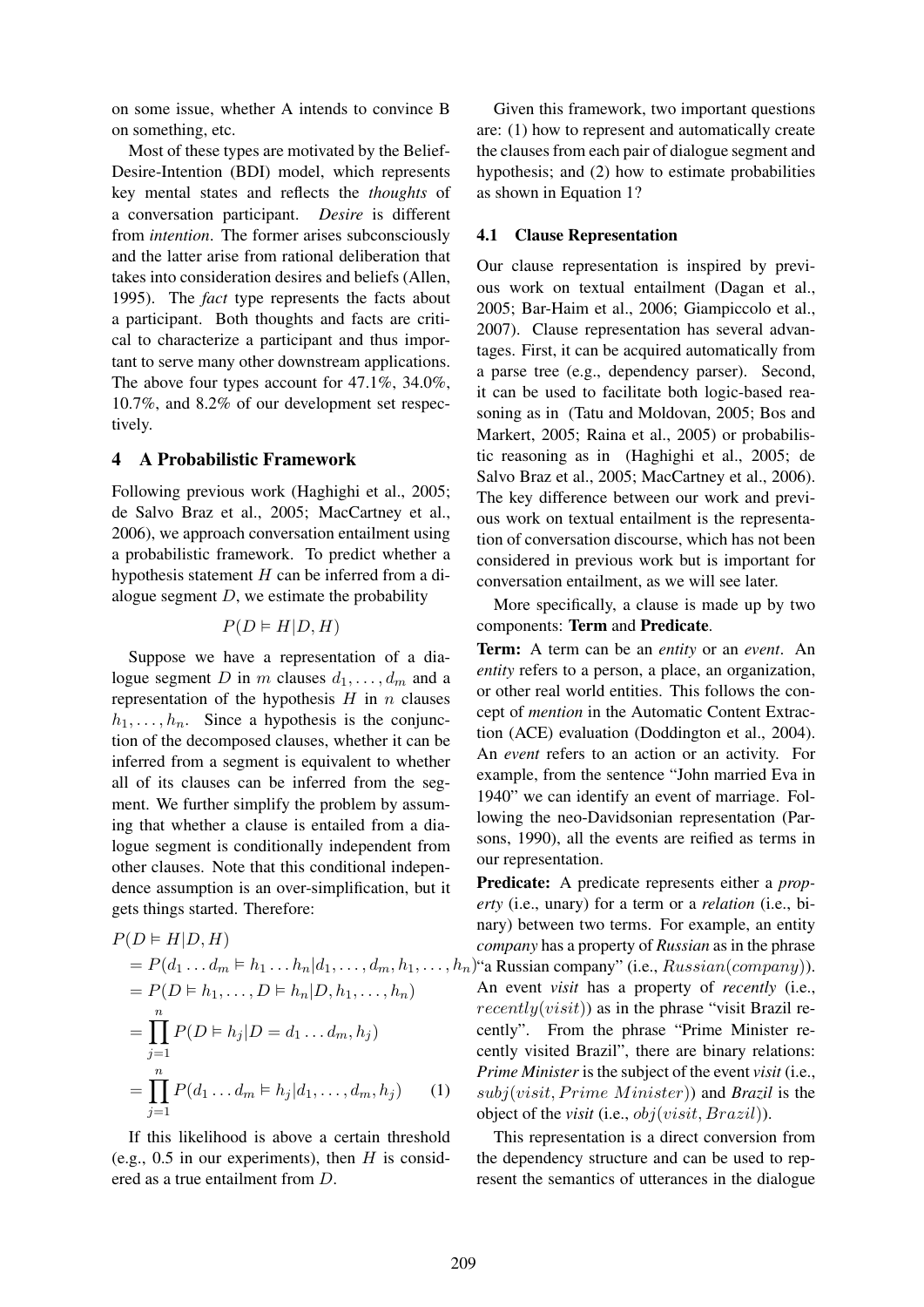segments and the semantics of hypotheses. For example,

### *Example 5:*

#### Dialogue Segment:

- B: Have you seen *Sleeping with the Enemy*?
- A: No. I've heard that's really great, though.
- B: You have to go see that one.

### Hypothesis:

B suggests A to watch *Sleeping with the Enemy*.

Appendix A shows the dependency structure of the dialogue utterances and the hypothesis from Example 5. Appendix B shows the corresponding clause representation of the dialogue segment and the hypothesis. Note that in this representation, *you* and *I* are replaced with the respective participants. Since the clauses are generated based on parse trees, most relational predicates are syntactic-driven.

To facilitate conversation entailment, we further augment the representation of a dialogue segment by incorporating conversation context. Appendix C shows the augmented representation for Example 5. It represents the following additional information:

- Utterance: A group of pseudo terms  $u_1$ ,  $u_2, \ldots$  are used to represent individual utterances.
- Participant: A relational clause  $speaker(\cdot, \cdot)$  is used to represent the speaker of this utterance, e.g.,  $speaker(u_1, B)$ .
- Content: A relational clause  $content(\cdot, \cdot)$  is used to represent the content of an utterance where the second term is the *head* of the utterance as identified in the parsing structure. e.g.,  $content(u_3, heard)$
- Dialogue act: A relational clause  $act(\cdot, \cdot)$ is used to represent the dialogue act of the speaker for a particular utterance. e.g.,  $act(u_2, no\_answer)$ . A set of 42 dialogue acts from the Switchboard annotation are used here (Godfrey and Holliman, 1997).
- Utterance flow: A relational clause  $follow(\cdot, \cdot)$  is used to connect each pair of adjacent utterances. e.g.,  $follow(u_2, u_1)$ . We currently do not consider overlap in utterances, but our representation can be modified to handle this situation by introducing additional predicates.

## 4.2 Entailment Prediction

Given the clause representation for a conversation segment and a hypothesis, the next step is to make an entailment prediction (as in Equation 1) based on two models: an *Alignment Model* and an *Inference Model*.

## 4.2.1 Alignment Model

The alignment model is to find alignments (or matches) between terms in the clause representation for a hypothesis and those in the clause representation for a conversation segment. We define an **alignment** as a mapping function  $q$  between a term  $x$  in the dialogue segment and a term  $y$  in the hypothesis.  $g(x, y) = 1$  if x and y are aligned; otherwise  $g(x, y) = 0$ . Note that a verb can be aligned to a noun as in  $q(sell, sale) = 1$ . It is also possible that there are multiple terms from the segment mapped to one term in the hypothesis, or vice versa.

For any two terms  $x$  and  $y$ , the problem of predicting the alignment function  $q(x, y)$  can be formulated as a binary classification problem. We used several features to train the classifier, which include whether  $x$  and  $y$  are the same (or have the same stem), whether one term is an acronym of the other, and their WordNet and distributional similarities (Lin, 1998).

Given an augmented representation with conversation context (as in Appendix C), we also align event terms in the hypothesis (e.g., *suggest* in Example 5) to (pseudo) utterance terms in the dialogue segment. We call it a *pseudo alignment*. This is currently done by a set of rules which associate event terms in the hypotheses with dialogue acts. For example, the event term *suggest* may be aligned to an utterance with dialogue act of *opinion*. Appendix D gives a correct alignment for Example 5, in which  $g(u_4, x_1) = 1$  is a pseudo alignment.

## 4.2.2 Inference Model

As shown in Equation 1, to predict the inference of the entire hypothesis, we need to calculate the probability that the dialogue segment entails each clause from the hypothesis. More specifically, given a clause from the hypothesis  $h_i$ , a set of clauses from the dialogue segment  $d_1, \ldots, d_m$ , and an alignment function  $g$  between them derived by the method described in Section 4.2.1, we predict whether  $d_1, \ldots, d_m$  entails  $h_j$  under the alignment *g* using two different classification models,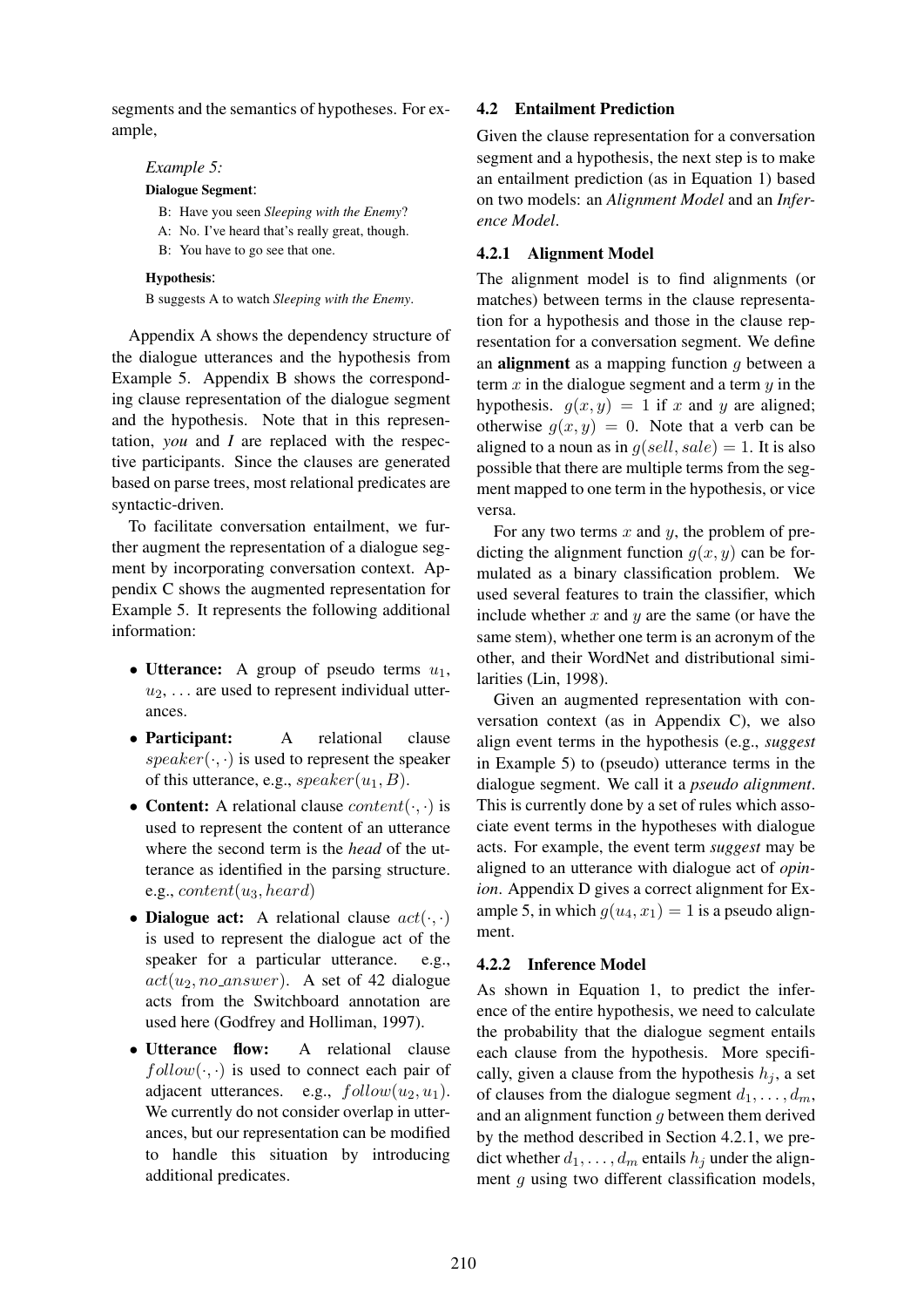depending on whether  $h_j$  is a property or a relation (i.e. whether it takes one argument  $(h_i(\cdot))$  or two arguments  $(h_i(\cdot, \cdot))$ :

Given a property clause from the hypothesis,  $h_i(x)$ , we look for all the property clauses in the dialogue segment that describes the same term as x, i.e. a clause set  $D' =$  ${d_i(x')|d_i(x') \in D, g(x',x) = 1}.$  Then we predict whether  $h_i(x)$  can be inferred from the clauses in  $D'$  by binary classification, using a set of features similar to those used in the alignment model.

Given a relational clause from the hypothesis,  $h_i(x, y)$ , we look for the relation between the counterparts of  $x$  and  $y$  in the dialogue segment. That is, we find the set of terms  $X' =$  ${x'|x' \in D, g(x',x) = 1}$  and the set of terms  $Y' = \{y'|y' \in D, g(y', y) = 1\}$  and look for the closest relation between these two sets of terms in the dependency structure. If there is a path between any  $x' \in X'$  and any  $y' \in Y'$  in the dependency structure with a length smaller than a threshold  $\lambda_L$ , we predict that  $h_i(x, y)$  can be inferred. Note that our current handling of the relational clauses is rather simplified. It only captures whether two terms from an hypothesis are connected by any relation in the dialogue segment.

Appendix E shows the inference procedure of the four hypothesis clauses in Example 5. For each relational clause  $h_i(x, y)$ , the shortest path between the corresponding  $X'$  and  $Y'$  has a length of 3 or less, so each of these four clauses is entailed from the dialogue segment. Based on Equation 1 we can conclude that the overall hypothesis is entailed.

We trained the alignment model and the inference model (e.g., the threshold  $\lambda_L$ ) based on the development data provided by the PASCAL 3 challenges on textual entailment.

## 5 Experimental Results

To understand unique behaviors of conversation entailment, we focused our current experiments on the development dataset (see Section 3.2). We are particularly interested in how the techniques for textual entailment can be improved for conversation entailment. To do so, we applied our entailment framework on the test data of the PASCAL-3 RTE Challenge (Giampiccolo et al., 2007). Among 800 testing examples, our approach achieved an accuracy of 60.6%. This re-

sult is on par with the performance of the median system of accuracy  $61.8\%$  (z-test, p=0.63) in the PASCAL-3 RTE Challenge. Our current approach is very lean on the use of external knowledge. Its competitive performance sets up a reasonable baseline for our investigation on conversation entailment. This same system, modified to tailor linguistic characteristics of conversation (e.g., removal of disfluency), was used as the baseline in our experiments.

### 5.1 Event Alignment

To understand the effect of conversation context in the event alignment, we compared two configurations of alignment model for events. The first configuration is based on the clause representation of semantics of utterances (as shown in Appendix B). This is the same configuration as used in textual entailment. The second configuration is based on representation of both semantics from utterances and conversation context (as shown in Appendix C). We evaluate how well each configuration aligns the event terms based on the pairwise alignment decision: for any event term  $t_H$  in the hypothesis and any term  $t_D$  in the dialogue, whether the model can correctly predict that the two terms should be aligned.

Figure 2(a) shows the comparison of F-measure between the two models. Depending on the threshold of alignment prediction, the precision and recall of the prediction vary. When the threshold is lower, the models tend to give more alignments, resulting in lower precision and higher recall. When the threshold is higher, the models tend to give fewer alignments, thus resulting in higher precision but lower recall. When the threshold is around 0.5, the alignment reaches its best Fmeasure. Regardless of what threshold is chosen, the model based on both utterance and context consistently works better. Figure 2(b) shows the breakdown based on the types of hypothesis (at threshold 0.5). The model that incorporates conversation context consistently performs better for all types. Its improvement is particularly significant for the *intent* type of hypothesis.

These results are not surprising. Many event terms in hypotheses (e.g., suggest, think, etc.) do not have their counterparts directly expressed in utterances in the dialogue discourse. Only through the modeling of dialog acts, these terms can be aligned to potential pseudo terms in the dialogue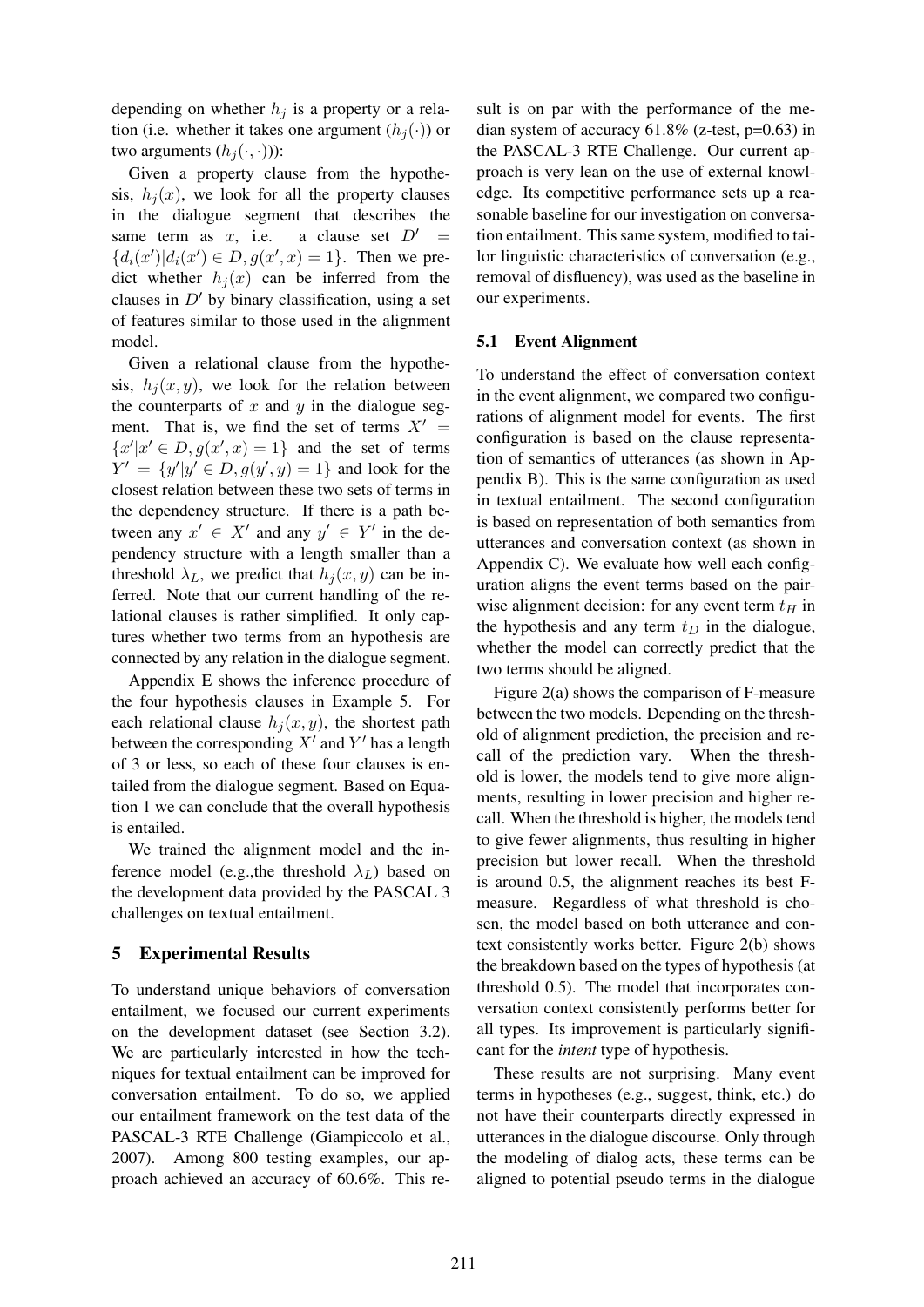segment. For the *fact* type hypotheses, the event terms in the hypotheses generally have their counterparts in the dialogue discourse. That explains why the improvement for the *fact* type using conversation context is minimal.



(a) Overall comparison on F-measure



(b) Comparison for different types of hypothesis

Figure 2: Experimental results on event alignment

### 5.2 Entailment Prediction

Given correct alignments, we further evaluated entailment prediction based on three configurations of the inference model: (1) the same inference model learned from the textual entailment data and tested on the PASCAL-3 RTE Challenge (Text); (2) an improved model incorporating a number of features relevant to dialogues (especially syntactic structure of utterances) based on representations without conversation context as in Appendix B (+Dialogue); (3) a further improved model based on augmented representations of conversation context and using dialogue acts during the prediction of entailment as in Appendix C (+Context).

| System    | Acc   | Prec  | Recall | F     |
|-----------|-------|-------|--------|-------|
| Text      | 53.6% | 71.6% | 29.3%  | 41.6% |
| +Dialogue | 58.4% | 84.1% | 32.3%  | 46.7% |
| +Context  | 67.7% | 91.7% | 47.0%  | 62.1% |

Table 1: Experimental results on entailment prediction

For each configuration we present two evaluation metrics: an accuracy of the overall prediction and a precision-recall measurement for the positive entailment examples. All the evaluations are performed on our development data, which has 56.4% of positive examples and 43.6% of negative examples.

The evaluations results are shown in Table 1. The system learned from textual entailment performs lower than the prediction based on the majority class (56.4%). Incorporating syntactic features of dialogues did better but the difference is not statistically significant. Incorporating conversation context, especially dialogue acts, achieves significantly better performance (z-test,  $p < 0.005$ ).

Table 2 shows the comparison of the three configurations based on different types of hypothesis. As expected, the basic system trained on textual entailment is not capable for any *intent* type of hypotheses. Modeling conversation context with dialogue acts improves inference for all types of hypothesis, with most significant improvement for the *belief*, *desire*, and *intent* types of hypothesis.

## 6 Conclusion

This paper describes our initial investigation on conversation entailment to address information acquisition about conversation participants. Since there are so many variables involved in the prediction, our experiments have been focused on a set of development data where most of the features are annotated. This allowed us to study the effect of conversation context in both alignment and entailment. Our future work will enhance the current approach by training the models based on our development data and evaluate them on the testing data. Conversation entailment is an important task. Although the current exercise is targeted to process conversation scripts from human-human conversation, it can potentially benefit human machine conversation by enabling automated agents to gain better understanding of their conversation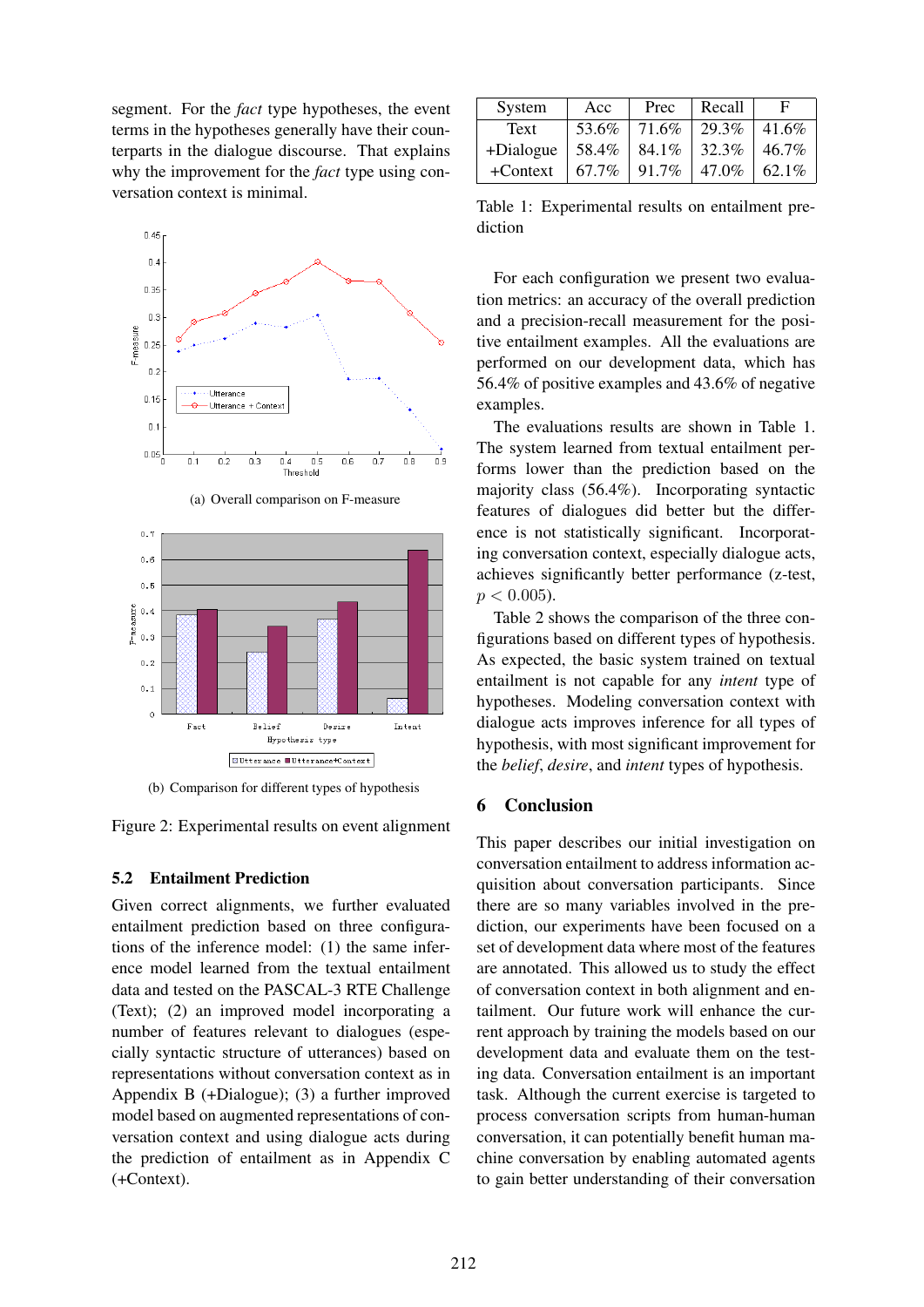|            | Fact  |       | <b>Belief</b>     |                            | Desire |          | Intent |          |
|------------|-------|-------|-------------------|----------------------------|--------|----------|--------|----------|
| System     | Acc   | E     | Acc               | E                          | Acc    |          | Acc    | F        |
| Text       | 58.4% | 51.3% |                   | $52.5\%$   37.3\%   51.6\% |        | 34.8%    | 33.3%  |          |
| +Dialogue  | 68.6% |       | $62.6\%$   53.5\% | $36.1\%$                   | 48.4%  | $33.3\%$ | 33.3%  |          |
| $+Context$ | 70.8% | 64.9% | 67.7%             | 62.8%                      | 58.1%  | 47.8%    | 62.5%  | $60.9\%$ |

Table 2: Experimental results on entailment prediction for different types of hypotheses

partners.

### Acknowledgments

This work was partially supported by IIS-0347548 and IIS-0840538 from the National Science Foundation. We thank the anonymous reviewers for their valuable comments and suggestions.

## References

- James Allen. 1995. *Natural language understanding*. The Benjamin/Cummings Publishing Company, Inc.
- Roy Bar-Haim, Ido Dagan, Bill Dolan, Lisa Ferro, Danilo Giampiccolo, Bernardo Magnini, and Idan Szpektor. 2006. The second pascal recognising textual entailment challenge. In *Proceedings of the Second PASCAL Challenges Workshop on Recognising Textual Entailment*, Venice, Italy.
- Johan Bos and Katja Markert. 2005. Recognising textual entailment with logical inference. In *Proceedings of HLT-EMNLP*, pages 628–635.
- Herbert H. Clark. 1996. *Using Language*. Cambridge University Press.
- Ido Dagan, Oren Glickman, and Bernardo Magnini. 2005. The pascal recognising textual entailment challenge. In *PASCAL Challenges Workshop on Recognising Textual Entailment*.
- Rodrigo de Salvo Braz, Roxana Girju, Vasin Punyakanok, Dan Roth, and Mark Sammons. 2005. An inference model for semantic entailment in natural language. In *Proceedings of AAAI*.
- G. Doddington, A. Mitchell, M. Przybocki, and L. Ramshaw. 2004. The automatic content extraction (ace) programctasks, data, and evaluation. In *Proceedings of the 4th International Conference on Language Resources and Evaluation (LREC)*.
- Michel Galley, Kathleen McKeown, Julia Hirschberg, and Elizabeth Shriberg. 2004. Identifying agreement and disagreement in conversational speech: Use of bayesian networks to model pragmatic dependencies. In *Proceedings of ACL*, pages 669–676.
- Danilo Giampiccolo, Bernardo Magnini, Ido Dagan, and Bill Dolan. 2007. The third pascal recognizing textual entailment challenge. In *Proceedings of the ACL-PASCAL Workshop on Textual Entailment and Paraphrasing*, pages 1–9.
- John J. Godfrey and Edward Holliman. 1997. *Switchboard-1 Release 2*. Linguistic Data Consortium, Philadelphia.
- Aria Haghighi, Andrew Ng, and Christopher Manning. 2005. Robust textual inference via graph matching. In *Proceedings of HLT-EMNLP*, pages 387–394.
- Eric Horvitz and Tim Paek. 2001. Harnessing models of users' goals to mediate clarification dialog in spoken language systems. In *Proceedings of the 8th International Conference on User Modeling*, pages 3–13.
- Hongyan Jing, Nanda Kambhatla, and Salim Roukos. 2007. Extracting social networks and biographical facts from conversational speech transcripts. In *Proceedings of ACL*, pages 1040–1047.
- Dekang Lin. 1998. An information-theoretic definition of similarity. In *Proceedings of International Conference on Machine Learning*, pages 296–304.
- Diane Litman and Katherine Forbes-Riley. 2006. Recognizing student emotions and attitudes on the basis of utterances in spoken tutoring dialogues with both human and computer tutors. *Speech Communication*, 48(5):559–590.
- Bill MacCartney, Trond Grenager, Marie-Catherine de Marneffe, Daniel Cer, and Christopher D. Manning. 2006. Learning to recognize features of valid textual entailments. In *Proceedings of HLT-NAACL*, pages 41–48.
- Terence Parsons. 1990. *Events in the Semantics of English. A Study in Subatomic Semantics*. MIT Press.
- Rajat Raina, Andrew Y. Ng, and Christopher D. Manning. 2005. Robust textual inference via learning and abductive reasoning. In *Proceedings of AAAI*, pages 1099–1105.
- Rion Snow, Brendan O'Connor, Daniel Jurafsky, and Andrew Ng. 2008. Cheap and fast – but is it good? evaluating non-expert annotations for natural language tasks. In *Proceedings of EMNLP*, pages 254– 263.
- Marta Tatu and Dan Moldovan. 2005. A semantic approach to recognizing textual entailment. In *Proceedings of HLT-EMNLP*, pages 371–378.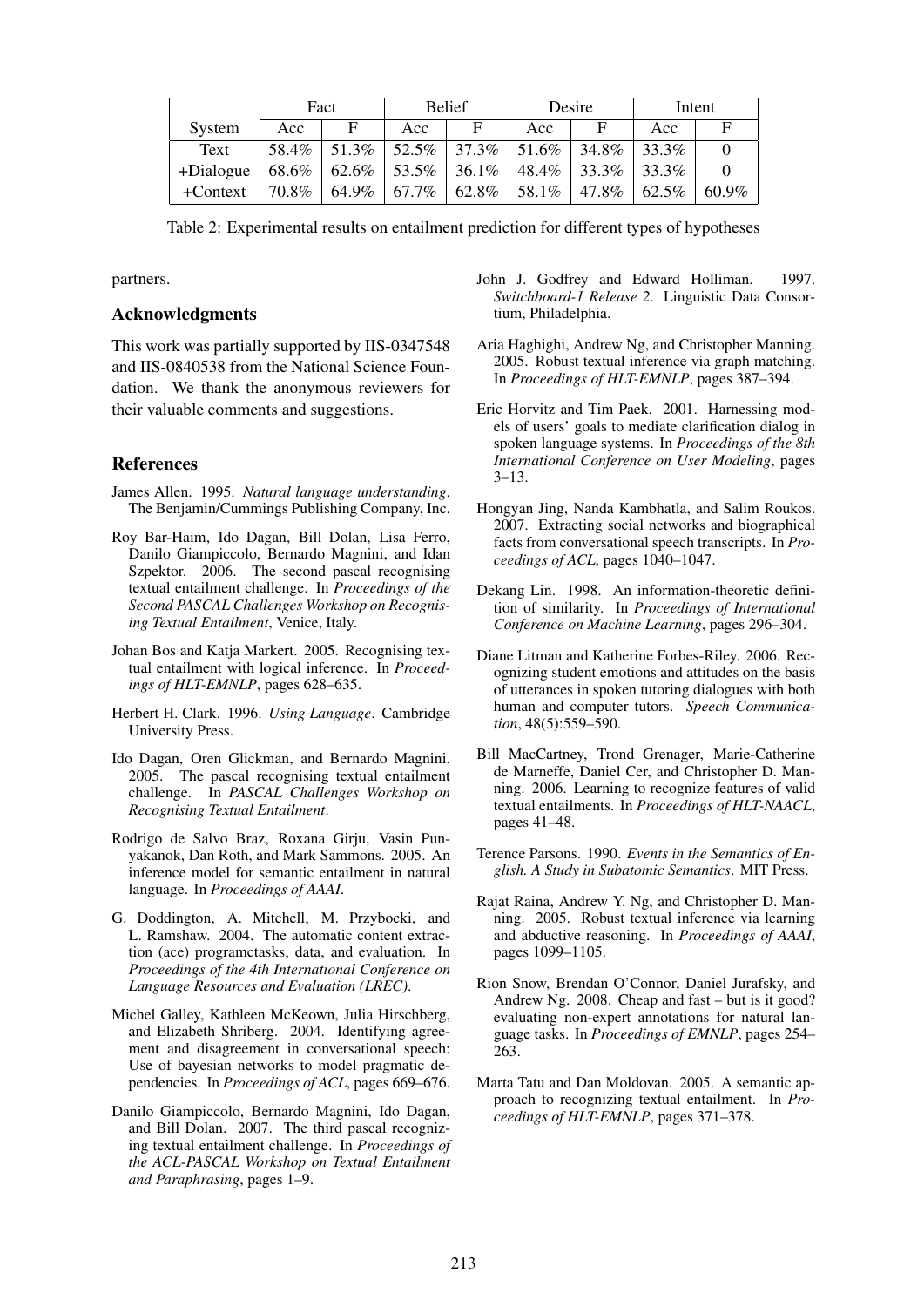## APPENDIX

## A Dependency Structure of Dialogue Utterances and Hypothesis in Example 5



# B Clause Representation of Dialogue Segment and Hypothesis for Example 5

|       | <b>Dialogue Segment:</b>                                               |                                                            |  |  |  |  |  |
|-------|------------------------------------------------------------------------|------------------------------------------------------------|--|--|--|--|--|
|       | Terms                                                                  | Clauses                                                    |  |  |  |  |  |
| $B$ : | $x_1$ =have, $x_2$ =seen,<br>$x_3$ =Sleeping with the Enemy, A         | $subj(x_2, A), obj(x_2, x_3), aux(x_2, x_1)$               |  |  |  |  |  |
| $A$ : | $x_4$ =have heard, $x_5$ =that,<br>$x_6$ =is really great, A           | $subj(x_4,A), obj(x_4,x_6), subj(x_6,x_5), though(x_4)$    |  |  |  |  |  |
| $B$ : | $x_7$ =have, $x_8$ =go, $x_9$ =see, $x_{10}$ =one, A                   | $subj(x_7,A), obj(x_7,x_8), obj(x_8,x_9), obj(x_9,x_{10})$ |  |  |  |  |  |
|       | <b>Hypothesis:</b>                                                     |                                                            |  |  |  |  |  |
|       | $x_1$ =suggests, $x_2$ =watch,<br>$x_3$ =Sleeping with the Enemy, A, B | $subj(x_1, B), obj(x_1, A), obj(x_1, x_2), obj(x_2, x_3)$  |  |  |  |  |  |

## C Augmented Clause Representation of Dialogue Segment in Example 5

| Dialogue Segment (with context representation): |                                                                        |                                                                                                                                                                                           |  |  |  |  |
|-------------------------------------------------|------------------------------------------------------------------------|-------------------------------------------------------------------------------------------------------------------------------------------------------------------------------------------|--|--|--|--|
|                                                 | Terms                                                                  | Clauses                                                                                                                                                                                   |  |  |  |  |
| B:                                              | $u_1, x_1$ =have, $x_2$ =seen,<br>$x_3$ =Sleeping with the Enemy, A, B | speaker( $u_1,B$ ), content( $u_1,x_2$ ), act( $u_1,wh$ question),<br>$subj(x_2, A), obj(x_2, x_3), aux(x_2, x_1)$                                                                        |  |  |  |  |
| A:                                              | $u_2, u_3, x_4$ =have heard, $x_5$ =that,<br>$x_6$ =is really great, A | speaker( $u_2$ ,A), content( $u_2$ ,-), act( $u_2$ ,no_answer),<br>$speaker(u_3,A), content(u_3,x_4), act(u_3, statement),$<br>$subj(x_4, A), obj(x_4, x_6), subj(x_6, x_5), though(x_4)$ |  |  |  |  |
| $B$ :                                           | $u_4$ , $x_7$ =have, $x_8$ =go, $x_9$ =see,<br>$x_{10}$ =one, A, B     | speaker( $u_4$ ,B), content( $u_4$ , $x_7$ ), act( $u_4$ ,opinion),<br>$subj(x_7,A), obj(x_7,x_8), obj(x_8,x_9), obj(x_9,x_{10})$                                                         |  |  |  |  |
|                                                 |                                                                        | $follow(u_2, u_1), follow(u_3, u_2), follow(u_4, u_3)$                                                                                                                                    |  |  |  |  |